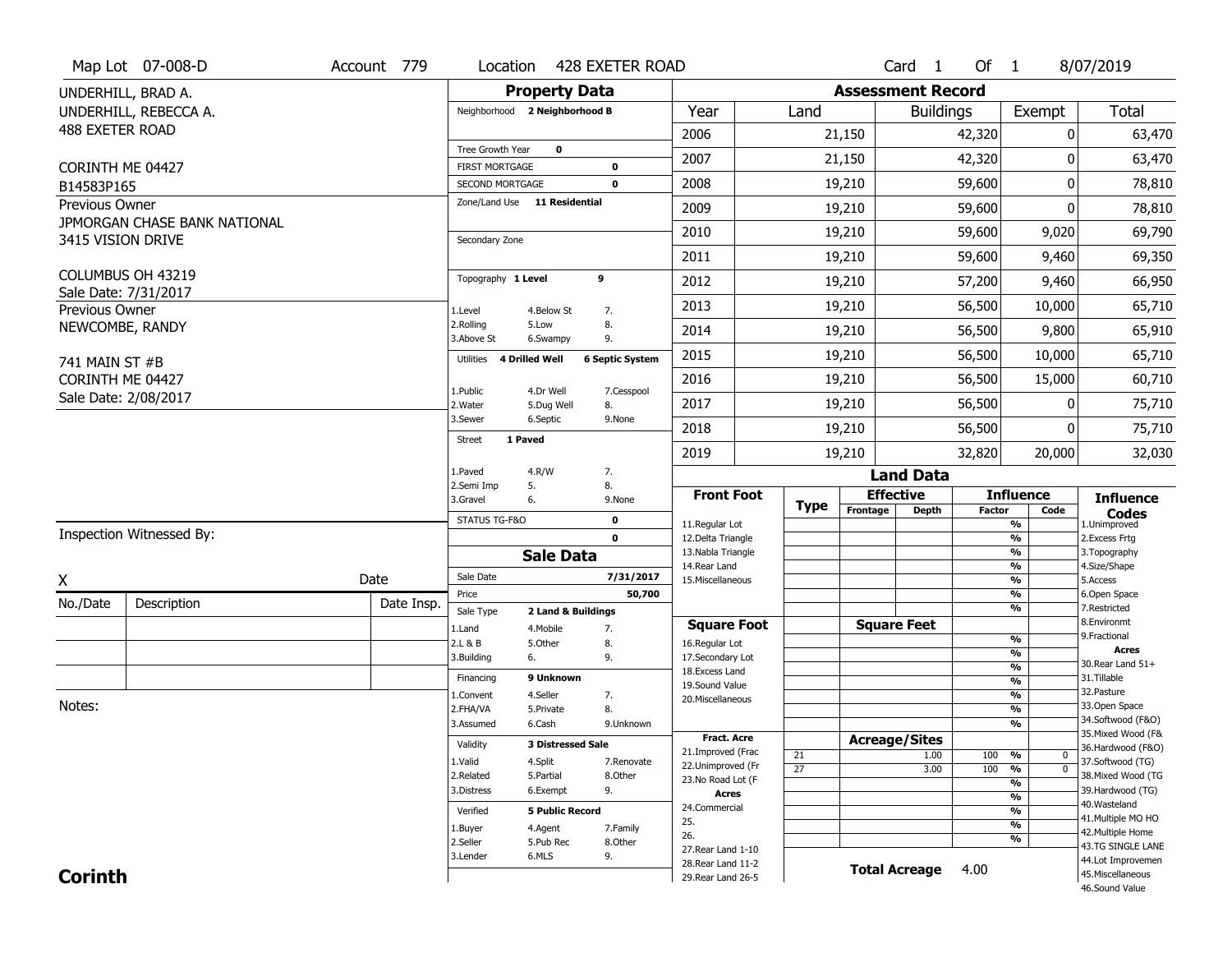|                                     | <b>Corinth</b>                |            |                                                   |          |                         |                                       |                          |                                    |                       |                    |                                       |    |        |                 |        |    |      |               |           |
|-------------------------------------|-------------------------------|------------|---------------------------------------------------|----------|-------------------------|---------------------------------------|--------------------------|------------------------------------|-----------------------|--------------------|---------------------------------------|----|--------|-----------------|--------|----|------|---------------|-----------|
|                                     | Map Lot 07-008-D              |            |                                                   |          |                         | Account 779                           |                          | Location                           |                       |                    | 428 EXETER ROAD                       |    |        |                 | Card 1 |    | Of 1 |               | 8/07/2019 |
|                                     | Building Style 1 Conventional |            | SF Bsmt Living                                    |          | $\mathbf 0$             |                                       |                          | Layout                             | 1 Typical             |                    |                                       |    |        |                 |        |    |      |               |           |
| 0.Not Code                          | 4.Cape                        | 8.Log      | Fin Bsmt Grade                                    |          | 0 <sub>0</sub>          |                                       |                          | 1. Typical                         | 4.                    |                    | 7.                                    |    |        |                 |        |    |      |               |           |
| 1.Conv.                             | 5.Garrison                    | 9.0ther    | HEARTH                                            |          | $\overline{\mathbf{0}}$ |                                       |                          | 2.Inadeg                           | 5.                    |                    | 8.                                    |    |        |                 |        |    |      |               |           |
| 2.Ranch                             | 6.Split                       | 10.Camp    | Heat Type                                         | 100%     |                         | 5 Forced Warm Air                     |                          | 3.                                 | 6.                    |                    | 9.                                    |    |        |                 |        |    |      |               |           |
| 3.R Ranch                           | 7.Contemp                     | 11.Double  | 0.Not Code                                        |          | 4.HVAC                  |                                       | 8.Fl/Wall                | Attic<br>9 None                    |                       |                    |                                       | 12 |        |                 |        |    |      |               |           |
| Dwelling Units 1                    |                               |            | 1.HWBB                                            |          | 5.FWA                   |                                       | 9.No Heat                | 1.1/4 Fin                          | 4.Full Fin            |                    | 7.                                    | 12 | DК     | GAWBREL         |        |    |      |               |           |
| Other Units                         | $\bf o$                       |            | 2.HWCI                                            |          | 6.Radiant               | 11.                                   |                          | 2.1/2 Fin                          | 5.Fl/Stair            |                    | 8.                                    |    |        |                 |        |    |      |               |           |
| Stories                             | 1 One Story                   |            | 3.H Pump                                          |          | 7.Electric              | 12.                                   |                          | 3.3/4 Fin                          | 6.                    |                    | 9.None                                |    | jeepij | IGARAGE (1832)  |        | 34 |      |               |           |
| 1.1                                 | 4.1.5                         | 7.         | Cool Type                                         | 0%       | 9 None                  |                                       |                          | Insulation                         | 1 Full                |                    |                                       |    |        |                 |        |    |      |               |           |
| 2.2                                 | 5.1.75                        | 8.         | 1.Refrig                                          |          | 4.W&C Air               | 7.                                    |                          | 1.Full                             | 4.Minimal             |                    | 7.                                    |    |        | UNDER FINIABOVE |        |    |      |               |           |
| 3.3                                 | 6.2.5<br>1 Wood Siding        | 9.         | 2.Evapor                                          | 5.<br>6. |                         | 8.<br>9.None                          |                          | 2.Heavy                            | 5.<br>6.              |                    | 8.<br>9.None                          |    |        |                 | 2-S.   |    |      |               |           |
| <b>Exterior Walls</b><br>0.Not Code | 4.Asbestos                    | 8.Concrete | 3.H Pump<br>Kitchen Style                         |          | 2 Typical               |                                       |                          | 3.Capped<br>Unfinished %           | 0%                    |                    |                                       |    | 12     | 46              |        |    |      |               |           |
| 1.Wood                              | 5.Stucco                      | 9.0ther    | 1.Modern                                          |          | 4.Obsolete              | 7.                                    |                          | Grade & Factor                     |                       | 3 Average 100%     |                                       |    |        |                 |        |    |      |               |           |
| 2.Vin/Al                            | 6.Brick                       | 11.        | 2. Typical                                        | 5.       |                         | 8.                                    |                          | 1.E Grade                          | 4.B Grade             |                    | 7.                                    |    |        |                 |        |    |      |               |           |
| 3.Compos.                           | 7.Stone                       | 12.        | 3.Old Type                                        | 6.       |                         | 9.None                                |                          | 2.D Grade                          | 5.A Grade             |                    | 8.                                    |    |        |                 |        |    |      |               |           |
| Roof Surface                        | 1 Asphalt Shingles            |            | Bath(s) Style                                     |          |                         | 2 Typical Bath(s)                     |                          | 3.C Grade                          | 6.                    |                    | 9.Same                                |    |        |                 |        |    |      |               |           |
| 1.Asphalt                           | 4.Composit                    | 7.METAL RS | 1.Modern                                          |          | 4.Obsolete              | 7.                                    |                          | SQFT (Footprint) 1632              |                       |                    |                                       |    |        |                 |        |    |      |               |           |
| 2.Slate                             | 5.Wood                        | 8.         | 2. Typical                                        | 5.       |                         | 8.                                    |                          | Condition                          | 4 Average             |                    |                                       |    |        |                 |        |    |      |               |           |
| 3.Metal                             | 6.Ark Asph                    | 9.         | 3.Old Type                                        | 6.       |                         | 9.None                                |                          | 1.Poor                             | 4.Avg                 |                    | 7.V G                                 |    |        |                 |        |    |      |               |           |
| SF Masonry Trim 0                   |                               |            | $#$ Rooms                                         |          | $\overline{2}$          |                                       |                          | 2.Fair                             | $5.Avg+$              |                    | 8.Exc                                 |    |        |                 |        |    |      |               |           |
| <b>Electric Amps</b>                | 0                             |            | # Bedrooms                                        |          | $\overline{2}$          |                                       |                          | $3.$ Avg-                          | 6.Good                |                    | 9.Same                                |    |        |                 |        |    |      |               |           |
| OPEN-4-CUSTOM 0                     |                               |            | # Full Baths                                      |          | $\overline{\mathbf{1}}$ |                                       |                          | Phys. % Good                       | 79%                   |                    |                                       |    |        |                 |        |    |      |               |           |
| Year Built                          | $\mathbf 0$                   |            | # Half Baths                                      |          | $\bf{0}$                |                                       |                          | Funct. % Good                      | 55%                   |                    |                                       |    |        |                 |        |    |      |               |           |
| Year Remodeled 0                    |                               |            | # Addn Fixtures                                   |          | $\overline{\mathbf{0}}$ |                                       |                          | Functional Code 1 Incomplete       |                       |                    |                                       |    |        |                 |        |    |      |               |           |
| Foundation                          | 4 Wood                        |            | # Fireplaces                                      |          | $\pmb{0}$               |                                       |                          | 1.Incomp                           | 4.Delap               |                    | 7.No Power                            |    |        | DR VENWY        |        |    |      | 426 EXETER RD |           |
| 1.Concrete                          | 4.Wood                        | 7.         |                                                   |          |                         |                                       |                          | 2.O-Built                          | 5.Bsmt                |                    | 8.LongTerm                            |    |        |                 |        |    |      |               |           |
| 2.C Block                           | 5.Slab                        | 8.         |                                                   |          |                         |                                       |                          | 3.Damage                           | 6.Common              |                    | 9.None                                |    |        |                 |        |    |      |               |           |
| 3.Br/Stone                          | 6.Piers                       | 9.         |                                                   |          |                         |                                       |                          | Econ. % Good                       | 100%                  |                    |                                       |    |        |                 |        |    |      |               |           |
| Basement                            | 4 Full Basement               |            |                                                   |          |                         |                                       |                          | Economic Code None                 |                       |                    |                                       |    |        |                 |        |    |      |               |           |
| $1.1/4$ Bmt                         | 4.Full Bmt                    | 7.         |                                                   |          |                         |                                       |                          | 0.None                             | 3.No Power            |                    | 7.                                    |    |        |                 |        |    |      |               |           |
| 2.1/2 Bmt                           | 5.None                        | 8.         |                                                   |          |                         |                                       |                          | 1.Location                         | 4.Generate            |                    | 8.                                    |    |        |                 |        |    |      |               |           |
| 3.3/4 Bmt                           | 6.DAYLIGHT 9.None             |            |                                                   |          |                         | Software                              |                          | 2.Encroach                         | 9.None                |                    | 9.                                    |    |        |                 |        |    |      |               |           |
| Bsmt Gar # Cars 2                   |                               |            |                                                   |          |                         | A Division of Harris Computer Systems |                          | Entrance Code 5 Estimated          |                       |                    |                                       |    |        |                 |        |    |      |               |           |
| Wet Basement                        | 1 Dry Basement                |            |                                                   |          |                         |                                       |                          | 1.Interior                         | 4.Vacant              |                    | 7.                                    |    |        |                 |        |    |      |               |           |
| 1.Dry                               | 4.                            | 7.         |                                                   |          |                         |                                       |                          | 2.Refusal                          | 5.Estimate            |                    | 8.                                    |    |        |                 |        |    |      |               |           |
| 2.Damp                              | 5.                            | 8.         |                                                   |          |                         |                                       |                          | 3.Informed                         | 6.                    |                    | 9.                                    |    |        |                 |        |    |      |               |           |
| 3.Wet                               | 6.                            | 9.         |                                                   |          |                         |                                       |                          | <b>Information Code</b><br>1.0wner |                       | 5 Estimate         | 7.                                    |    |        |                 |        |    |      |               |           |
|                                     |                               |            |                                                   |          |                         |                                       |                          | 2.Relative                         | 4.Agent<br>5.Estimate |                    | 8.                                    |    |        |                 |        |    |      |               |           |
|                                     |                               |            | Date Inspected                                    |          | 5/16/2008               |                                       |                          | 3. Tenant                          | 6.Other               |                    | 9.                                    |    |        |                 |        |    |      |               |           |
|                                     |                               |            |                                                   |          |                         |                                       |                          |                                    |                       |                    |                                       |    |        |                 |        |    |      |               |           |
|                                     |                               |            | <b>Additions, Outbuildings &amp; Improvements</b> |          |                         |                                       |                          |                                    |                       |                    | 1.One Story Fram<br>2. Two Story Fram |    |        |                 |        |    |      |               |           |
| Type                                |                               | Year       | Units                                             | Grade    | Cond                    | Phys.                                 | Funct.                   | Sound Value                        |                       | 3. Three Story Fr  |                                       |    |        |                 |        |    |      |               |           |
| 68 Wood Deck                        |                               | 0          | 552                                               | 2 100    | 3                       | 60                                    | % 100 %                  |                                    |                       | 4.1 & 1/2 Story    |                                       |    |        |                 |        |    |      |               |           |
| 77 CONCREATE                        |                               | 10         |                                                   |          |                         | %                                     |                          | % 500                              |                       | 5.1 & 3/4 Story    |                                       |    |        |                 |        |    |      |               |           |
| 59 HEAT PUMP                        |                               | 2018       |                                                   |          |                         | $\frac{0}{6}$                         |                          | % 1,000                            |                       | 6.2 & 1/2 Story    |                                       |    |        |                 |        |    |      |               |           |
|                                     |                               |            |                                                   |          |                         |                                       |                          |                                    |                       |                    | 21.Open Frame Por                     |    |        |                 |        |    |      |               |           |
|                                     |                               |            |                                                   |          |                         | $\%$                                  | $\frac{0}{0}$            |                                    |                       |                    | 22.Encl Frame Por                     |    |        |                 |        |    |      |               |           |
|                                     |                               |            |                                                   |          |                         | $\sqrt{6}$                            | $\overline{\frac{0}{0}}$ |                                    |                       |                    | 23. Frame Garage                      |    |        |                 |        |    |      |               |           |
|                                     |                               |            |                                                   |          |                         | $\sqrt{6}$                            | $\overline{\frac{0}{0}}$ |                                    |                       | 24.Frame Shed      |                                       |    |        |                 |        |    |      |               |           |
|                                     |                               |            |                                                   |          |                         | $\sqrt{6}$                            | $\overline{\frac{0}{0}}$ |                                    |                       |                    | 25. Frame Bay Wind                    |    |        |                 |        |    |      |               |           |
|                                     |                               |            |                                                   |          |                         | $\%$                                  |                          |                                    |                       |                    | 26.1SFr Overhang                      |    |        |                 |        |    |      |               |           |
|                                     |                               |            |                                                   |          |                         |                                       | $\%$                     |                                    |                       |                    | 27. Unfin Basement                    |    |        |                 |        |    |      |               |           |
|                                     |                               |            |                                                   |          |                         | $\%$                                  | $\%$                     |                                    |                       |                    | 28.Unfinished Att                     |    |        |                 |        |    |      |               |           |
|                                     |                               |            |                                                   |          |                         | $\%$                                  | $\%$                     |                                    |                       | 29. Finished Attic |                                       |    |        |                 |        |    |      |               |           |
|                                     |                               |            |                                                   |          |                         |                                       |                          |                                    |                       |                    |                                       |    |        |                 |        |    |      |               |           |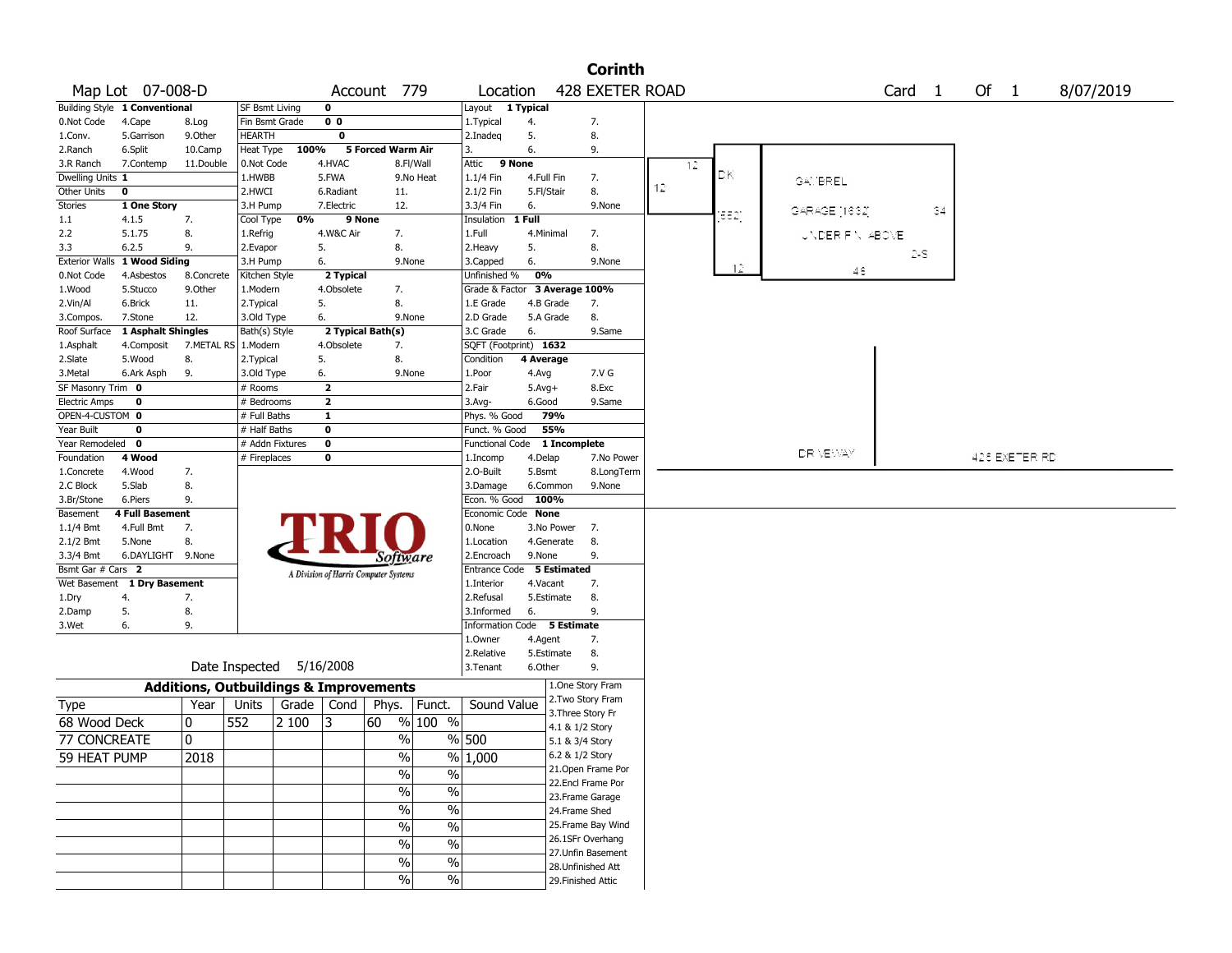|                             | Map Lot 16-008                | Account 857 | Location                                  | 213 MAIN STREET                             |                                          |             |                              | Card <sub>1</sub>    | Of $1$        |                                           | 8/07/2019                              |
|-----------------------------|-------------------------------|-------------|-------------------------------------------|---------------------------------------------|------------------------------------------|-------------|------------------------------|----------------------|---------------|-------------------------------------------|----------------------------------------|
|                             | US BANK NATIONAL ASSOC.       |             |                                           | <b>Property Data</b>                        |                                          |             | <b>Assessment Record</b>     |                      |               |                                           |                                        |
|                             | C/O JOHN E BALDACCI JR. ESO.  |             | Neighborhood 1 Neighborhood A             |                                             | Year                                     | Land        |                              | <b>Buildings</b>     |               | Exempt                                    | Total                                  |
|                             | 30 DANFORTH STREET SUITE 104  |             |                                           |                                             | 2006                                     |             | 15,400                       |                      | 34,230        | 0                                         | 49,630                                 |
|                             |                               |             | Tree Growth Year                          | $\mathbf{o}$                                | 2007                                     |             | 15,400                       |                      | 34,230        | O                                         | 49,630                                 |
|                             | PORTLAND ME 04101             |             | <b>FIRST MORTGAGE</b><br>SECOND MORTGAGE  | 0<br>$\mathbf 0$                            | 2008                                     |             | 16,940                       |                      | 34,200        | 11,700                                    | 39,440                                 |
| B14832P55<br>Previous Owner |                               |             | Zone/Land Use 11 Residential              |                                             |                                          |             |                              |                      |               |                                           |                                        |
|                             | SPENCER, PAUL R. (Heirs of)   |             |                                           |                                             | 2009                                     |             | 16,940                       |                      | 34,280        | 10,660                                    | 40,560                                 |
|                             |                               |             | Secondary Zone                            |                                             | 2010                                     |             | 16,940                       |                      | 34,280        | 9,020                                     | 42,200                                 |
| 213 MAIN STREET             |                               |             |                                           |                                             | 2011                                     |             | 16,940                       |                      | 38,000        | 9,460                                     | 45,480                                 |
| CORINTH ME 04427            |                               |             | Topography 1 Level                        | 9                                           | 2012                                     |             | 16,940                       |                      | 38,960        | 9,460                                     | 46,440                                 |
| <b>Previous Owner</b>       | Sale Date: 3/26/2018          |             |                                           |                                             | 2013                                     |             | 16,940                       |                      | 40,770        | 10,000                                    | 47,710                                 |
|                             | LYFORD, ROBERT E. SR.         |             | 1.Level<br>2.Rolling                      | 4.Below St<br>7.<br>5.Low<br>8.             | 2014                                     | 16,940      |                              |                      | 40,770        | 0                                         | 57,710                                 |
|                             | 1134 HUDSON ROAD              |             | 3.Above St<br>4 Drilled Well<br>Utilities | 9.<br>6.Swampy<br><b>6 Septic System</b>    | 2015                                     |             | 16,940                       |                      | 40,770        | 0                                         | 57,710                                 |
|                             | <b>GLENBURN ME 04401 1604</b> |             |                                           |                                             | 2016                                     |             | 16,940                       |                      | 40,770        | 0                                         | 57,710                                 |
|                             | Sale Date: 12/19/2005         |             | 1.Public<br>2. Water                      | 4.Dr Well<br>7.Cesspool<br>8.<br>5.Dug Well | 2017                                     |             | 16,940                       |                      | 40,770        | 0                                         | 57,710                                 |
|                             |                               |             | 3.Sewer                                   | 6.Septic<br>9.None                          | 2018<br>16,940                           |             |                              |                      |               | 0                                         | 57,710                                 |
|                             |                               |             | 1 Paved<br><b>Street</b>                  |                                             |                                          |             |                              | 40,770               |               |                                           |                                        |
|                             |                               |             | 1.Paved                                   | 4.R/W<br>7.                                 | 2019                                     |             | 16,940                       |                      | 40,770        | 0                                         | 57,710                                 |
|                             |                               |             | 2.Semi Imp<br>5.                          | 8.                                          |                                          |             |                              | <b>Land Data</b>     |               |                                           |                                        |
|                             |                               |             | 3.Gravel<br>6.                            | 9.None                                      | <b>Front Foot</b>                        | <b>Type</b> | <b>Effective</b><br>Frontage | <b>Depth</b>         | <b>Factor</b> | <b>Influence</b><br>Code                  | <b>Influence</b>                       |
|                             |                               |             | STATUS TG-F&O                             | $\mathbf 0$                                 | 11.Regular Lot                           |             |                              |                      |               | $\frac{9}{6}$                             | <b>Codes</b><br>1.Unimproved           |
|                             | Inspection Witnessed By:      |             |                                           | $\mathbf 0$                                 | 12.Delta Triangle                        |             |                              |                      |               | $\frac{9}{6}$                             | 2.Excess Frtg                          |
|                             |                               |             |                                           | <b>Sale Data</b>                            | 13. Nabla Triangle<br>14. Rear Land      |             |                              |                      |               | %<br>%                                    | 3. Topography<br>4.Size/Shape          |
| Χ                           |                               | Date        | Sale Date                                 | 3/26/2018                                   | 15. Miscellaneous                        |             |                              |                      |               | %                                         | 5.Access                               |
| No./Date                    | Description                   | Date Insp.  | Price                                     |                                             |                                          |             |                              |                      |               | %<br>%                                    | 6.Open Space<br>7.Restricted           |
|                             |                               |             | Sale Type<br>1.Land                       | 2 Land & Buildings<br>7.<br>4. Mobile       | <b>Square Foot</b>                       |             | <b>Square Feet</b>           |                      |               |                                           | 8.Environmt                            |
|                             |                               |             | 2.L & B                                   |                                             |                                          |             |                              |                      |               | %                                         | 9. Fractional<br><b>Acres</b>          |
|                             |                               |             |                                           | 5.Other<br>8.                               | 16.Regular Lot                           |             |                              |                      |               |                                           |                                        |
|                             |                               |             | 3.Building<br>6.                          | 9.                                          | 17.Secondary Lot                         |             |                              |                      |               | %                                         |                                        |
|                             |                               |             | Financing                                 | 1 Conventional                              | 18. Excess Land                          |             |                              |                      |               | %<br>%                                    | 30. Rear Land 51+<br>31.Tillable       |
|                             |                               |             | 1.Convent                                 | 4.Seller<br>7.                              | 19.Sound Value<br>20.Miscellaneous       |             |                              |                      |               | %                                         | 32.Pasture                             |
| Notes:                      |                               |             | 2.FHA/VA                                  | 8.<br>5.Private                             |                                          |             |                              |                      |               | %                                         | 33.Open Space                          |
|                             |                               |             | 3.Assumed                                 | 6.Cash<br>9.Unknown                         |                                          |             |                              |                      |               | %                                         | 34.Softwood (F&O)                      |
|                             |                               |             | Validity                                  | <b>3 Distressed Sale</b>                    | Fract. Acre                              |             | <b>Acreage/Sites</b>         |                      |               |                                           | 35. Mixed Wood (F&                     |
|                             |                               |             | 1.Valid                                   | 4.Split<br>7.Renovate                       | 21.Improved (Frac<br>22.Unimproved (Fr   | 21          |                              | 1.00                 | 100 %         | 0                                         | 36.Hardwood (F&O)<br>37.Softwood (TG)  |
|                             |                               |             | 2.Related                                 | 5.Partial<br>8.Other                        | 23.No Road Lot (F                        |             |                              |                      |               | $\frac{9}{6}$                             | 38. Mixed Wood (TG                     |
|                             |                               |             | 3.Distress                                | 9.<br>6.Exempt                              | <b>Acres</b>                             |             |                              |                      |               | $\overline{\frac{9}{6}}$<br>$\frac{9}{6}$ | 39.Hardwood (TG)                       |
|                             |                               |             | Verified                                  | 1 Buyer                                     | 24.Commercial                            |             |                              |                      |               | $\overline{\frac{9}{6}}$                  | 40. Wasteland                          |
|                             |                               |             | 1.Buyer                                   | 4.Agent<br>7.Family                         | 25.                                      |             |                              |                      |               | %                                         | 41. Multiple MO HO                     |
|                             |                               |             | 2.Seller                                  | 5.Pub Rec<br>8.Other                        | 26.                                      |             |                              |                      |               | %                                         | 42. Multiple Home<br>43.TG SINGLE LANE |
|                             |                               |             | 3.Lender                                  | 6.MLS<br>9.                                 | 27. Rear Land 1-10                       |             |                              |                      |               |                                           | 44.Lot Improvemen                      |
| <b>Corinth</b>              |                               |             |                                           |                                             | 28. Rear Land 11-2<br>29. Rear Land 26-5 |             |                              | <b>Total Acreage</b> | 1.00          |                                           | 45. Miscellaneous<br>46.Sound Value    |